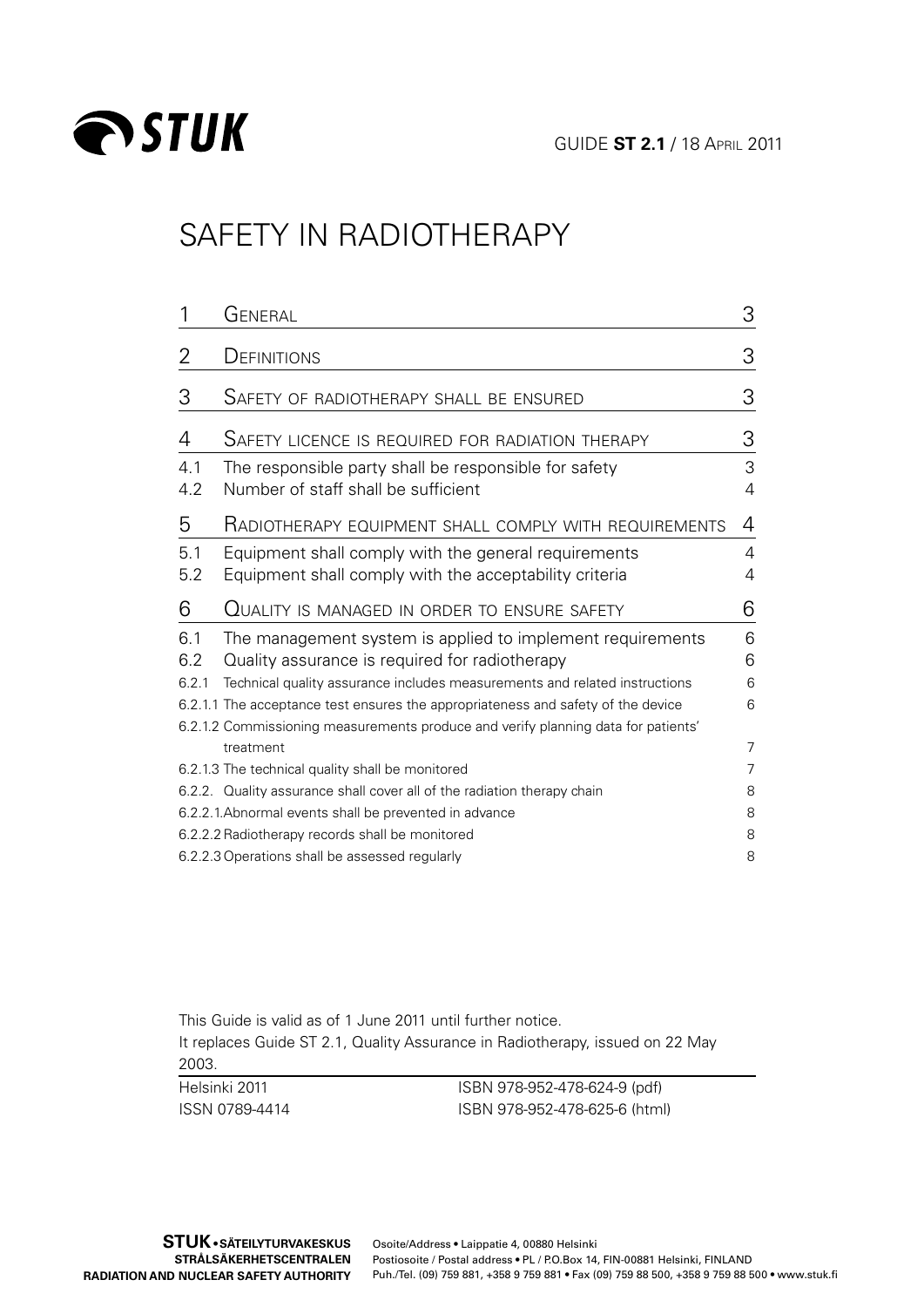|     | EXPOSURE TO RADIATION DUE TO SCIENTIFIC RESEARCH SHALL BE                                                                            |          |
|-----|--------------------------------------------------------------------------------------------------------------------------------------|----------|
|     | <b>JUSTIFIED</b>                                                                                                                     |          |
| 8   | ABNORMAL EVENTS IN RADIOTHERAPY SHALL BE ANTICIPATED                                                                                 | 9        |
| 8.1 | Abnormal events shall be dealt with according to their significance<br>8.2 STUK shall be notified of all significant abnormal events | -9<br>10 |
| 9   | WORKERS SHALL BE TRAINED AND INTRODUCED TO THEIR TASKS 10                                                                            |          |
|     |                                                                                                                                      |          |

APPENDIX DOSE CALIBRATION OF THERAPY EQUIPMENT

# **Authorization**

The Radiation Act stipulates that the party running a radiation practice is responsible for the safety of the operations. The responsible party is obliged to ensure that the level of safety specified in the ST Guides is attained and maintained.

Under section 70, paragraph 2, of the Radiation Act (592/1991), STUK – Radiation and Nuclear Safety Authority (Finland) issues general instructions, known as Radiation Safety Guides (ST Guides), concerning the use of radiation and operations involving radiation.

Translation. In the event of any differences in interpretation of this guide, the Finnish and Swedish versions shall take precedence over this translation.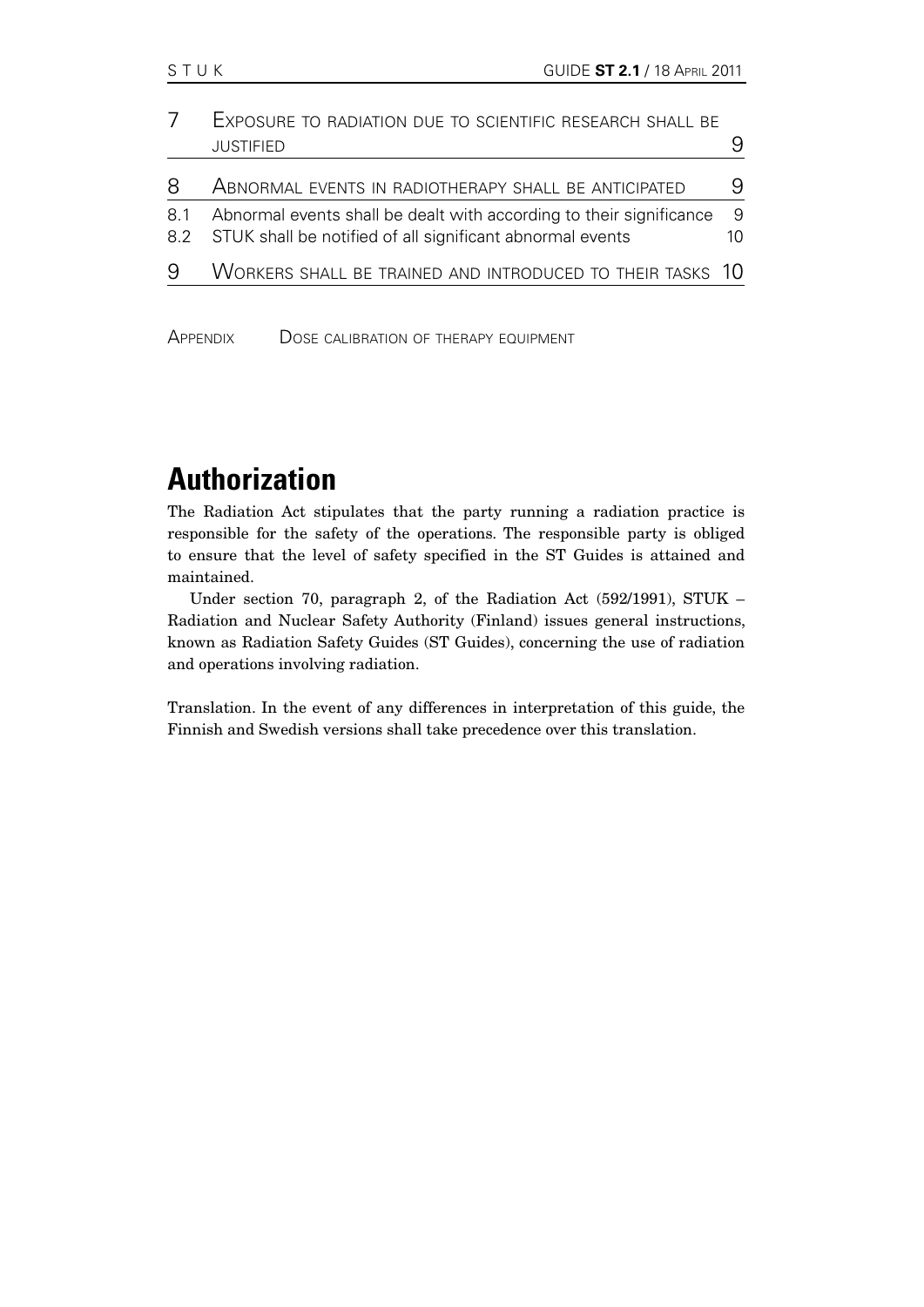# <span id="page-2-0"></span>**1 General**

This Guide sets out the duties of the parties running a radiation practice (hereafter the responsible parties) in respect of ensuring the safety of radiotherapy. The principles in Guide ST 6.3 and in this Guide shall apply to radionuclide therapy except for the accuracy of the dose received by the target volume, as defined in chapter 3.

*The general requirements for the supervision and quality assurance of medical radiation equipment are laid down in section 40 of the Radiation Act (592/1991), and in sections 18 and 32 of the Decree of the Ministry of Social Affairs and Health on the medical use of radiation (423/2000), hereinafter referred to as the MSAH Decree. Guide ST 1.10 imposes requirements on structural radiation shielding of radiotherapy equipment and the premises in which it is used, and on arrangements concerning warnings, security and safety. Guides ST 1.1 and ST 1.6 impose general safety principles for radiation practices, radiation safety procedures, and general principles concerning safety arrangements. Guide ST 1.9 presents the accuracy requirements for radiation measurements.*

# **2 Definitions**

#### In this Guide

management system refers to the steering and control system of an organization, consisting of the rules and operation modes in common and shared in the organization. The management system contains, for example, the organization's business idea, its visions, values, strategy, operating processes, performance measurement principles, human resource policy principles and a description of how the operation is enhanced. The management system is manifested in various documents (guides, models, forms).

quality assurance refers to a set of planned and systematic functions in the management system, the operation of which is demonstrable when required, used for reaching a sufficient level of trust in that the object of quality assurance activities meets the quality criteria.

quality control refers to a set of techniques and activities in use so that the set quality criteria can be met.

quality control programme refers to the quality control document which describes the tests used in quality control, their purposes, methods, the equipment and devices required, the performers of the tests, the action levels related to the acceptability of results, and the actions in the case that the levels are exceeded.

# **3 Safety of radiotherapy shall be ensured**

Good radiotherapy results and safety of treatment require radiation to be optimally applied to a specified target area. According to international recommendations, the average uncertainty in therapeutic doses should not exceed 5% [10, 25 and 26]. The need for high precision in therapeutic doses requires quality assurance to cover the entire radiotherapy process. Besides the physical and technical characteristics of the therapy equipment, quality assurance shall include all radiotherapy equipment and procedures that are significant for the correct magnitude and precision of application of the therapeutic dose, as well as for the radiation safety of the staff and external persons. The duties and responsibilities pertaining to various stages of treatment shall be precisely defined. Practices instituted for patient safety shall be described. The procedures shall be explained in writing in the management system. Safety shall be promoted through a good safety culture and systematic quality management.

# **4 Safety licence is required for radiation therapy**

### **4.1 The responsible party shall be responsible for safety**

The party operating the radiation practice, the responsible party, shall be responsible for the safety of the radiation practice and be obligated to take all actions required to maintain and promote radiation safety. The responsible party shall be responsible for ensuring that the radiation practice fulfils all requirements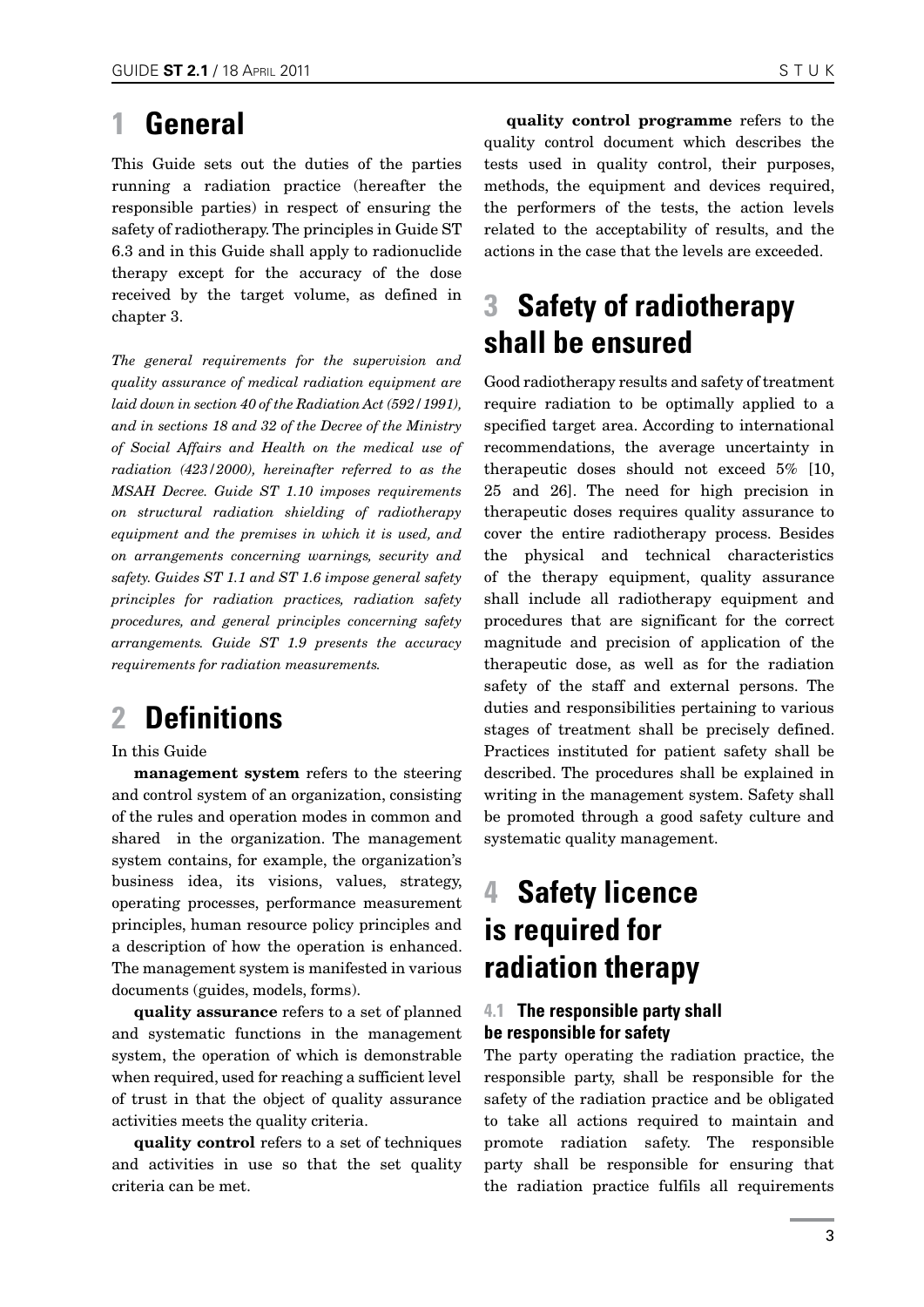<span id="page-3-0"></span>and regulations under the Radiation Act and any statutes under it. To conduct radiotherapy operations, the responsible party is required to hold a safety licence (for further details see Guide ST 1.1). The safety licence application shall introduce the intended radiation user's organization.

The Radiation and Nuclear Safety Authority (STUK) shall grant the safety licence upon application if the use of radiation fulfils the general provisions laid down in the law and if the application demonstrates in a sufficiently reliable manner that, for example:

- the purpose and the place of use of radiation. radiation sources, and the equipment related to the use of radiation
- radiation user's organization, and
- the arrangements for handling the radioactive waste possibly produced by the operations

are such that radiation can be used safely.

Unless otherwise specified in the licence, it is a condition of a safety licence that no new radiotherapy equipment may be commissioned before an inspection has been performed by STUK. Commissioning of new appliances and decommissioning of old appliances require an amendment to the safety licence.

The responsible party shall ensure that the radiation safety of any radiotherapy equipment and the premises on which it is used is at the level required in radiation legislation, described in more detail in this Guide and in Guide ST 1.10.

#### **4.2 Number of staff shall be sufficient**

The required and recommended minimum numbers of radiation therapy staff, based on international recommendations [18, 19], are presented in Table 1.

*Section 14 of the Radiation Act lays down provisions concerning the obligations of the responsible party, and section 16, the safety licence. More details are set out in Guide ST 1.1. Provisions concerning the general principles of radiation safety are laid down in section 2 of the Radiation Act. Guides ST 1.4 and ST 1.8 give more precise requirements concerning radiation users' organizations.*

# **5 Radiotherapy equipment shall comply with requirements**

### **5.1 Equipment shall comply with the general requirements**

The statutes on medical devices also apply to radiotherapy equipment. Equipment launched on the market after 13 June 1998 must have a CE marking compliant with the decree mentioned below. The CE marking is the manufacturer's warranty that the apparatus meets the essential equipment safety requirements imposed by European Community Directives.

Radiotherapy treatment planning must be conducted with a computer-based treatment planning system for treatments other than radionuclide therapy and treatments for which a superficial X-ray therapy unit is used.

The radiation shielding plans concerning the places in which radiation is used should be sent to STUK before implementation. Regardless of any shielding calculations, the final assurance of the adequacy of radiation shielding may only be obtained by measurements.

*Medical devices are covered by a law (629/2010) and a decree (1506/1994). Requests for advance statements and advance inspections by STUK are dealt with in more detail in Guides ST 1.1, ST 1.6 and ST 1.10.*

### **5.2 Equipment shall comply with the acceptability criteria**

Radiation equipment and the related auxiliaries and other devices shall comply with all in-service acceptability criteria given in STUK's decisions.

Acceptability criteria refer to the minimum requirements and tolerance limits imposed on the performance capacity of the equipment. If the acceptability criteria are not met, then one of the following actions must be taken:

• The device must be repaired and its performance capacity restored to an acceptable level.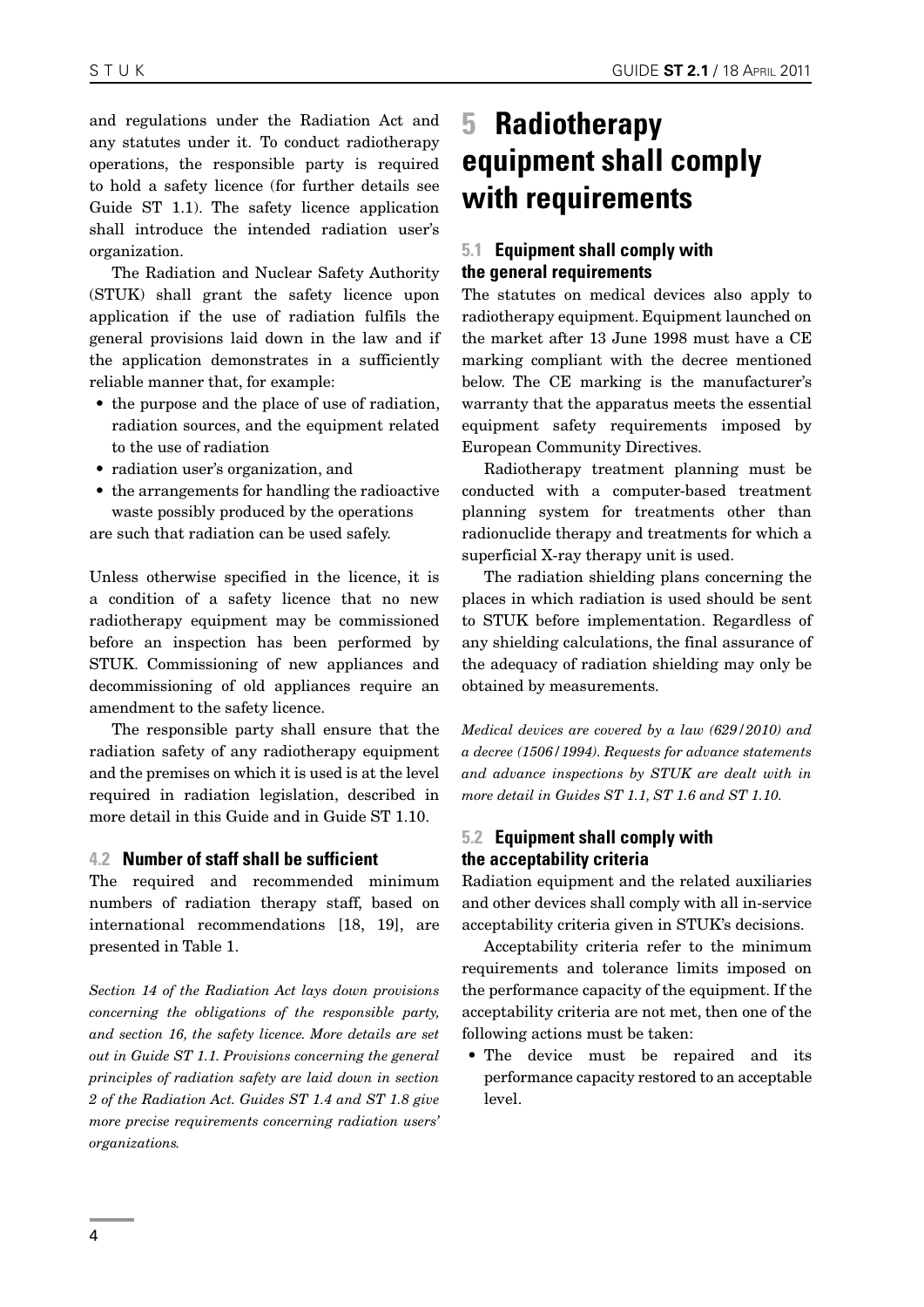- The use of the device must be restricted so that the characteristic exceeding the tolerance level does not affect treatment.
- The device must be decommissioned.

Acceptability criteria are not limiting values for the optimal performance of the apparatus. When procuring new apparatus, at acceptance tests and in the course of monitoring in-service

performance, responsible parties should apply stricter requirements, which may be based, for example, on the apparatus specifications or performance tolerance values proposed in apparatus standards.

*Acceptability criteria are laid down in section 30 of the MSAH Decree. Acceptability criteria are given through STUK's decisions.*

| Professional group or duties                                                                                                                           | Minimum number                       |                                                                                                                                                                                                                                                       |  |  |  |
|--------------------------------------------------------------------------------------------------------------------------------------------------------|--------------------------------------|-------------------------------------------------------------------------------------------------------------------------------------------------------------------------------------------------------------------------------------------------------|--|--|--|
|                                                                                                                                                        | Requirement                          | Recommendation                                                                                                                                                                                                                                        |  |  |  |
| <b>Radiation Oncologist or</b><br>other specialist competent in<br>radiation therapy within the<br>specialty (section 24 of the<br><b>MSAH Decree)</b> | 1/(250 patients/year)                | $1/(25-30$ patients/day)                                                                                                                                                                                                                              |  |  |  |
| Radiation physicist (medical<br>physics expert)                                                                                                        | 1/(400 patients/year)                | 1-2 additional physicists where<br>specialized treatment techniques are<br>used (such as intensity modulated<br>radiotherapy, stereotactic radio-<br>therapy)<br>1-2 additional physicists where<br>brachytherapy or radionuclide<br>therapy are used |  |  |  |
| Treatment planning staff                                                                                                                               |                                      | 1/(700 patients/year)                                                                                                                                                                                                                                 |  |  |  |
| Mould room worker                                                                                                                                      |                                      | 1/(600 patients/year)                                                                                                                                                                                                                                 |  |  |  |
| Radiographer                                                                                                                                           | 2/therapy unit*) during<br>treatment | 3/therapy unit when no more than<br>25 treatments per day<br>4/therapy unit when no more than<br>50 treatments per day<br>2/500 treatment simulations/year<br>Additional need for brachytherapy                                                       |  |  |  |
| Service engineer or<br>technician                                                                                                                      |                                      | 1/(2 therapy units) or 1/(therapy unit<br>+ simulator), when maintained by<br>own hospital                                                                                                                                                            |  |  |  |
| *) linear accelerator for radiation therapy                                                                                                            |                                      |                                                                                                                                                                                                                                                       |  |  |  |

**Table 1.** Required and recommended minimum numbers for radiation therapy staff.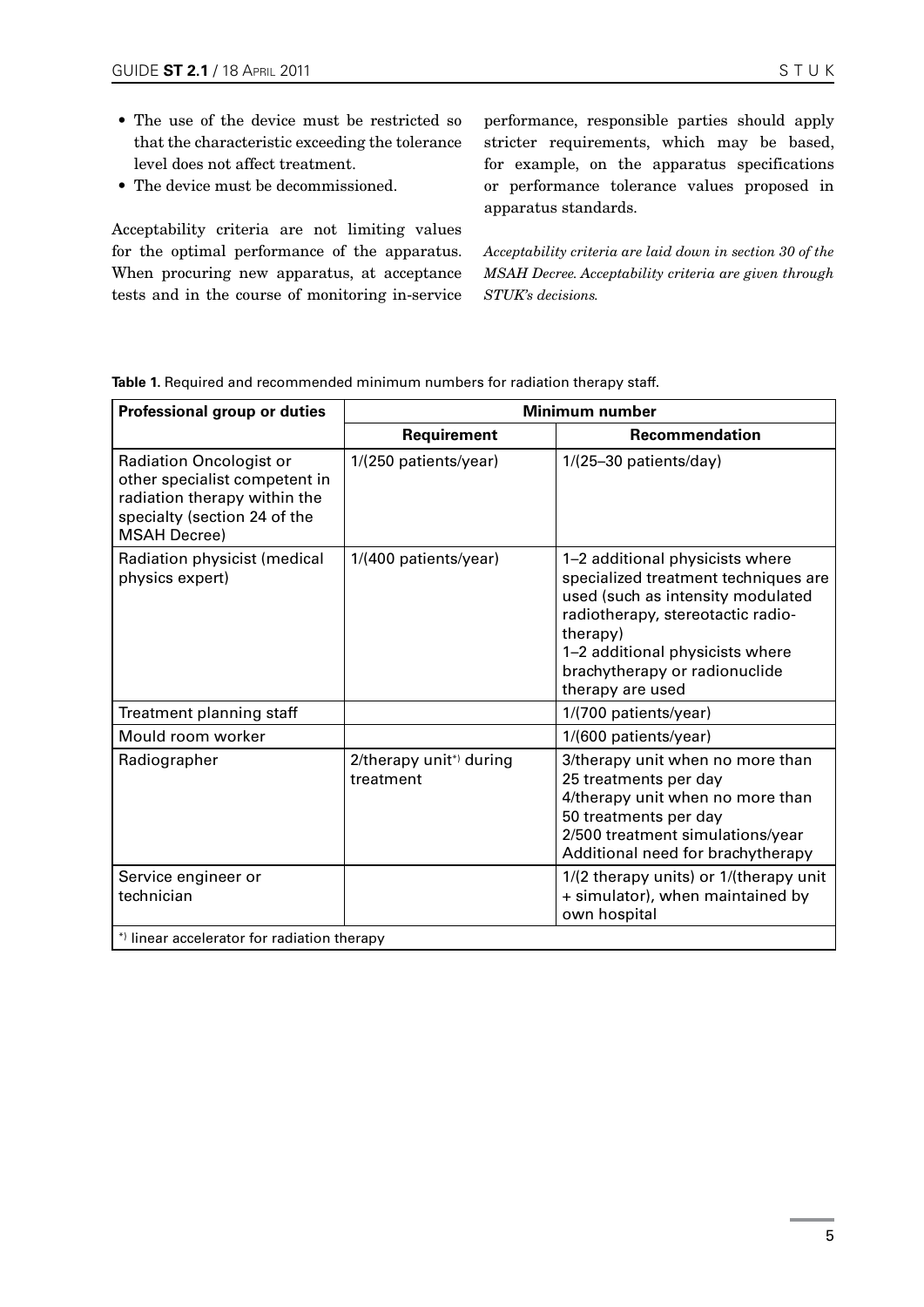# <span id="page-5-0"></span>**6 Quality is managed in order to ensure safety**

Quality management comprises the management, planning and direction of operations, their monitoring and evaluation, and the development of operations with a view to achieving targets. The organization's managers shall be in charge of quality management, but other members of the organization shall take part in its planning, development and implementation. The means of quality management include quality assurance and quality control.

# **6.1 The management system is applied to implement requirements**

The best way to implement the requirements set for responsible parties in radiation legislation is to impose a management system to cover all operations. A management system can also be called a quality system. It refers to the system comprised of the organizational structures, procedures, processes and resources required for managing quality (see also Guide ST 1.1). The management system shall be documented, and the respective documents shall be arranged to form a unified, continuously updated totality (the procedures manual, the quality manual or similar).

# **6.2 Quality assurance is required for radiotherapy**

The responsible party shall arrange quality assurance procedures for radiotherapy. Therefore, a quality assurance programme is required. The programme shall define the necessary quality assurance functions, and must also include the principles for preventing in advance errors and mishaps from which radiation doses may arise unintentionally. Quality assurance practices shall be assessed regularly and, when appropriate, changed. Quality assurance can be seen as assurance of the technical quality and the operational quality.

*The obligation of the responsible party to arrange quality assurance is laid down in section 40 of the Radiation Act and in section 18 of the MSAH Decree.*

### **6.2.1 Technical quality assurance includes measurements and related instructions**

Quality assurance measurements of radiotherapy equipment and the instructions related to the measurement methods belong to technical quality assurance. Technical quality assurance consists of acceptance tests, commissioning measurements, and technical quality control.

The quality assurance requirements presented in this Guide shall apply to the following devices:

- radiotherapy accelerator
- • X-ray therapy equipment
- brachytherapy equipment (afterloading therapy equipment or a radiation source used for brachytherapy)
- boron neutron capture (BNC) therapy equipment
- radiotherapy simulator
- imaging devices (e.g. devices for radiography, computed tomography, cone beam computed tomography, positron emission tomography, magnetic resonance imaging, and ultrasound), when used in radiotherapy treatment planning or verification.
- devices used for alignment and verification of therapy (such as lasers, cameras)
- treatment planning system.

# 6.2.1.1 The acceptance test ensures the appropriateness and safety of the device

The responsible party shall ensure that any device about to be commissioned has undergone an acceptance test before the device is used for treating or examining patients. The purpose of the acceptance test is to verify that the device functions appropriately and safely after transportation, installation and connection of all parts. The equipment must comply with the requirements imposed by legislation, with the key performance characteristics given by the manufacturer, and with the in-service acceptability criteria given in STUK's decision. During the acceptance test, it is expedient to define the reference performance values which are needed for monitoring the operating condition and performance characteristics of the equipment.

An acceptance test may be carried out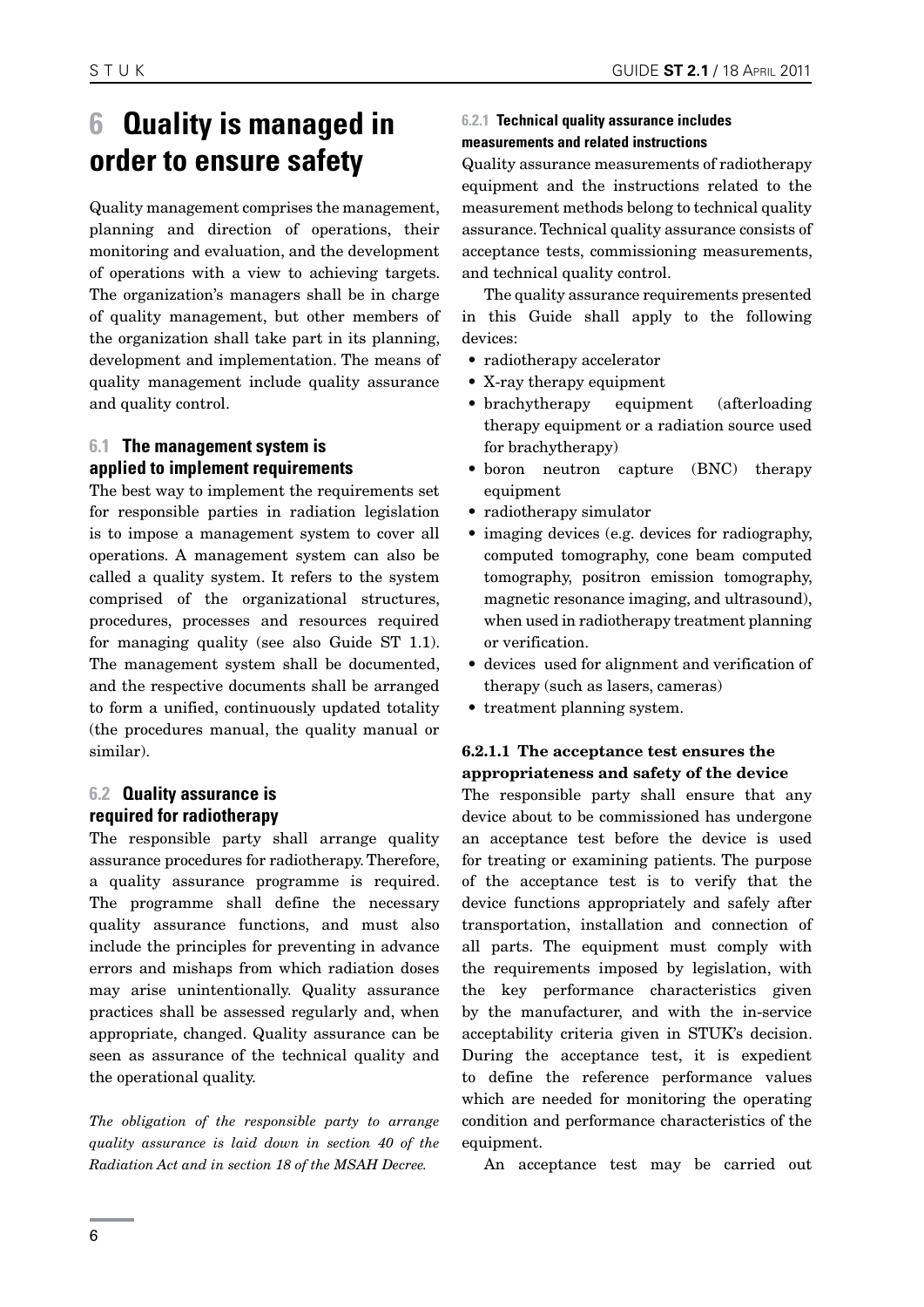<span id="page-6-0"></span>by a representative of the user organization (purchaser), a representative of the supplier, or a third party. If the acceptance test is carried out by a party other than the user organization's representative, the person in charge in the user organization shall ensure that the test is appropriately supervised.

*Acceptance test requirements are laid down in section 32 of the MSAH Decree.*

### 6.2.1.2 Commissioning measurements produce and verify planning data for patients' treatment

Before commissioning therapy equipment, the responsible party shall measure or verify the characteristics of the therapy equipment that are required as input data for the treatment planning system.

Unless specified otherwise in the licence, licensed therapy equipment (see chapter 3) may be commissioned after the acceptance test, commissioning measurements and an inspection by STUK. Other radiotherapy equipment that requires an inspection by STUK may be commissioned after the acceptance test, unless specified otherwise in the licence. STUK will inspect the equipment separately as indicated in the conditions of the safety licence.

#### 6.2.1.3 The technical quality shall be monitored

In addition to periodic inspections, the operation of the equipment must be checked after any repair, service or update performed on the equipment. The quality assurance requirements also apply to the treatment planning system.

Quality assurance measures for radiotherapy equipment must be applied from the time the equipment is commissioned, as stipulated in the safety licence and defined at the time of the commissioning inspection. A detailed quality control programme must be submitted in writing to STUK for approval within one year of the date when the device was commissioned. In all cases, the quality control programme for therapy equipment shall include dose calibration performed by the responsible party (see Appendix), which forms the basis for using the therapy equipment.

The quality control programme of any radiotherapy equipment shall set out the principal tasks involved in supervising the operating condition and performance characteristics of the equipment. The instructions and responsibilities pertaining to the supervision of the equipment shall be specified per appliance. A quality control programme for radiotherapy equipment shall specify:

- the inspections and measurements to be performed and the purposes thereof
- the inspection and measurement methods
- the devices and instruments to be used in inspections and measurements
- the intervals between inspections and measurements
- the approval criteria (action levels) for inspection and measurement results
- the measures to be taken when the approval criteria are exceeded.

The persons performing inspections and measurements and the persons in charge of them (professional groups) shall be specified. The inspection and measurement methods shall be described in sufficient detail for the inspections and measurements to be repeated on the basis of the quality control programme in the manner intended by the person who prepared the programme.

A party responsible for radiotherapy practice shall notify STUK of the following in particular:

- any significant changes in equipment, in the manner of using the equipment and in the approved quality control programmes
- any significant device faults and repairs performed.

To ensure the quality of the *treatment planning system*, the system must be tested before any new system or modification is introduced and at regular intervals in order to detect any unintended or random changes in the apparatus or software. The purpose of commissioning testing is to ensure that the system calculates the dose and the dose distribution correctly in relation to the criteria set by the user. This is done by comparing the dose calculation result from the system to the best measurement and calculation data available. The appropriateness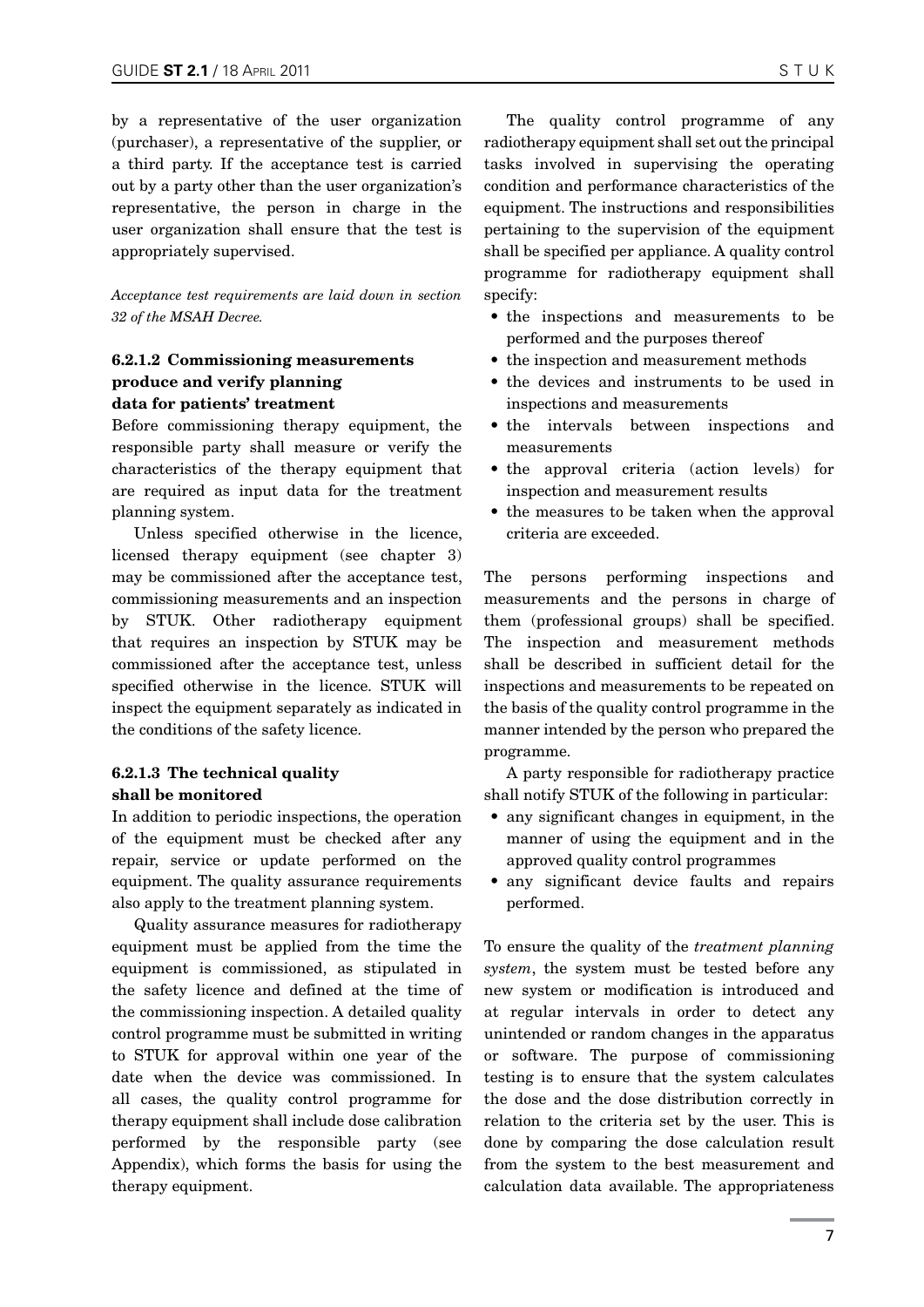<span id="page-7-0"></span>of the calculation of therapy plans, which are selected as a representative set with respect to use of the appliance, shall be ensured in addition to single open fields. Tests and limiting values defined in international publications can be used as criteria [22, 23 and 24]. The quality assurance of treatment planning shall include the inspection of each individual treatment plan using a procedure optimally independent of the treatment planning system. In addition, each whole body therapy must include an in vivo dose measurement. The use of in vivo dose measurement is recommended in other therapies as well. The correct targeting of therapy shall be ensured for every patient.

The responsible party shall procure and maintain measuring devices suitable for quality assurance measurements of radiotherapy equipment. The accuracy requirements for measurements are set out in Guide ST 1.9. The operating condition of measuring equipment shall be monitored according to a written quality assurance programme. A dosemeter used for dose calibration of therapy equipment shall be calibrated against a national standard or in an accredited calibration laboratory using standards that are traceable to primary standards. A dosemeter must be recalibrated at intervals no longer than three years.

Records must be kept of the inspections and measurements involved in quality assurance, detailing which inspections and measurements have been made, by whom, the results thereof, and the measures taken on account of those results. Records must also be kept of any equipment faults, functional errors and other incidents that occur during the use of the equipment and disrupt the normal use or endanger safety (see chapter 7).

*The quality control requirements for equipment are laid down in section 32 of the MSAH Decree.*

#### **6.2.2 Quality assurance shall cover all of the radiation therapy chain**

Written instructions for the most common procedures in radiotherapy shall cover all stages of the radiotherapy process, as the planning and implementation of treatment requires many kinds of technically demanding apparatus and procedures, and effective collaboration by several professional groups. The written instructions must also include practical directions for responding to and preventing accidents.

### 6.2.2.1. Abnormal events shall be prevented in advance

A quality assurance programme shall include the principles for preventing errors and mishaps which may cause unintended radiation doses. Therapy equipment quality assurance programmes shall therefore include the inspection of the operating conditions of the warning and safety devices that are associated with the therapy equipment and the related premises.

*Quality assurance programme requirements are laid down in section 18 of the MSAH Decree.* 

### 6.2.2.2 Radiotherapy records shall be monitored

The responsible party shall arrange the recording of radiotherapy data so that sufficient data are available for statistical processing of treatments, the monitoring and comparison of the results of therapy, and the evaluation of the quality of treatments, for example, for the purpose of randomized patient studies. When recording data and treatment summaries, a written practice shall apply that is based on international recommendations [1, 2, 3, 4, 5 and 7]. Summaries of numbers of treatments shall be prepared according to separately issued instructions; the summaries will form the basis for national appraisals of radiation doses and their trends.

# 6.2.2.3 Operations shall be assessed regularly

Clinical audits must be arranged so that they complement the self-assessment of activities in an expedient manner. Radiotherapy practices shall, in all essential parts, be audited at intervals of no more than five years. An expedient audit respects the recommendations of the National advisory committee of clinical audit [8].

*Provisions concerning clinical audits are laid down in section 39 c of the Radiation Act and chapter 4 of the MSAH Decree.*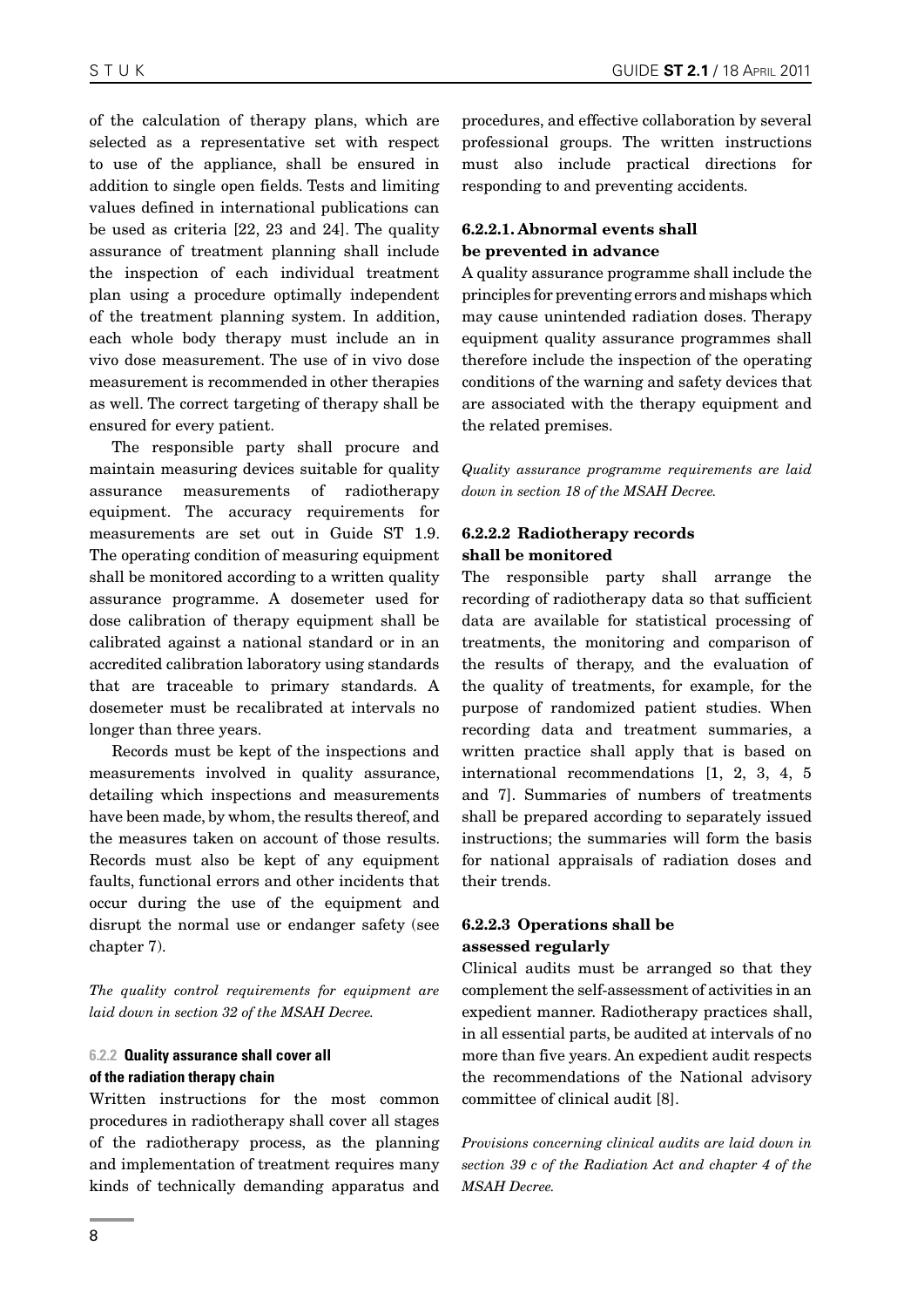# <span id="page-8-0"></span>**7 Exposure to radiation due to scientific research shall be justified**

The plan of research for a scientific study shall assess the radiation exposure caused to the subjects of the study and shall show justification for it. All scientific studies of radiotherapy shall respect the guidelines and recommendations issued by the ICRP and the European Commission [15 and 16].

*The Medical Research Act 488/1999 deals with medical research. In addition, scientific research is discussed in section 6 of the MSAH Decree.*

# **8 Abnormal events in radiotherapy shall be anticipated**

The responsible party shall protect all equipment containing radioactive substances against unlawful actions, loss and damage. In the case of an abnormal event, one shall proceed as instructed for the particular workplace

Abnormal events in the use of radiation must be reported to STUK. Professional users of medical devices must report all adverse incidents in the use of these devices to the National Supervisory Authority of Welfare and Health (Valvira). The reporting obligation concerns adverse incidents such as, for example, the deterioration of a characteristic or operation of a device, or the imprecision of a user instruction. The patient, or if the patient is legally incompetent, the patient's lawful representative, the patient's family member or some other near relative as well as the physician in charge of the patient shall be informed of an abnormal event which concerns the patient in the case that it is adverse to the patient.

This Guide classifies abnormal radiotherapy events and provides instructions on recording and reporting such events to STUK. Abnormal events do not include incidents in which an unexpected consequence for the patient arose solely on account of a medical decision made by a physician, and the matter does not concern a deficiency in the radiotherapy activities quality system or a failure to comply with the system.

*Guide ST 1.6 provides more detailed information concerning the anticipation of abnormal events and actions upon the occurrence of such. Requirements for the anticipation of abnormal events concerning highactivity sources are presented in Guide 5.1. Provisions concerning the obligation to notify STUK are laid down in section 17 (1512/1991) of the Radiation Decree. Provisions concerning the obligation to notify Valvira are laid down in the Medical Devices Act (629/2010) [9].*

# **8.1 Abnormal events shall be dealt with according to their significance**

An abnormal event is an adverse incident such as an equipment fault, human error or combination thereof that *caused* (harmful event) or *could have caused* (nearmiss incident) hazard to the health of a patient, a member of staff or an outsider. Harmful effects were avoided either by chance or because the abnormality or hazard was noticed and the harmful effects were prevented in time. The reason for a harmful event may be either a systematic or incidental fault.

*An equipment fault* is defined very generally to mean faulty equipment operation, a programme error, or an error or deficiency in user instructions or procedural instructions (quality system instructions). *A systematic fault* generally concerns more than one patient or person, while an *incidental fault* generally affects only one patient or person. Even a minor systematic fault may be significant when assessing factors that jeopardize safety and when collecting information with a view to preventing new errors.

Abnormal events are also classified according to whether the hazard affected the staff, external persons, or a patient. When the victim is a patient, hazards are classified according to the size of the real or possible accidental dose and the magnitude of the harm caused to the individual patient. *A faulty dose* is an abnormal dose which deviates significantly from the total dose as given in the appropriate radiotherapy plan, approved by a physician (Table 2).

Table 2 identifies four classes of abnormal events.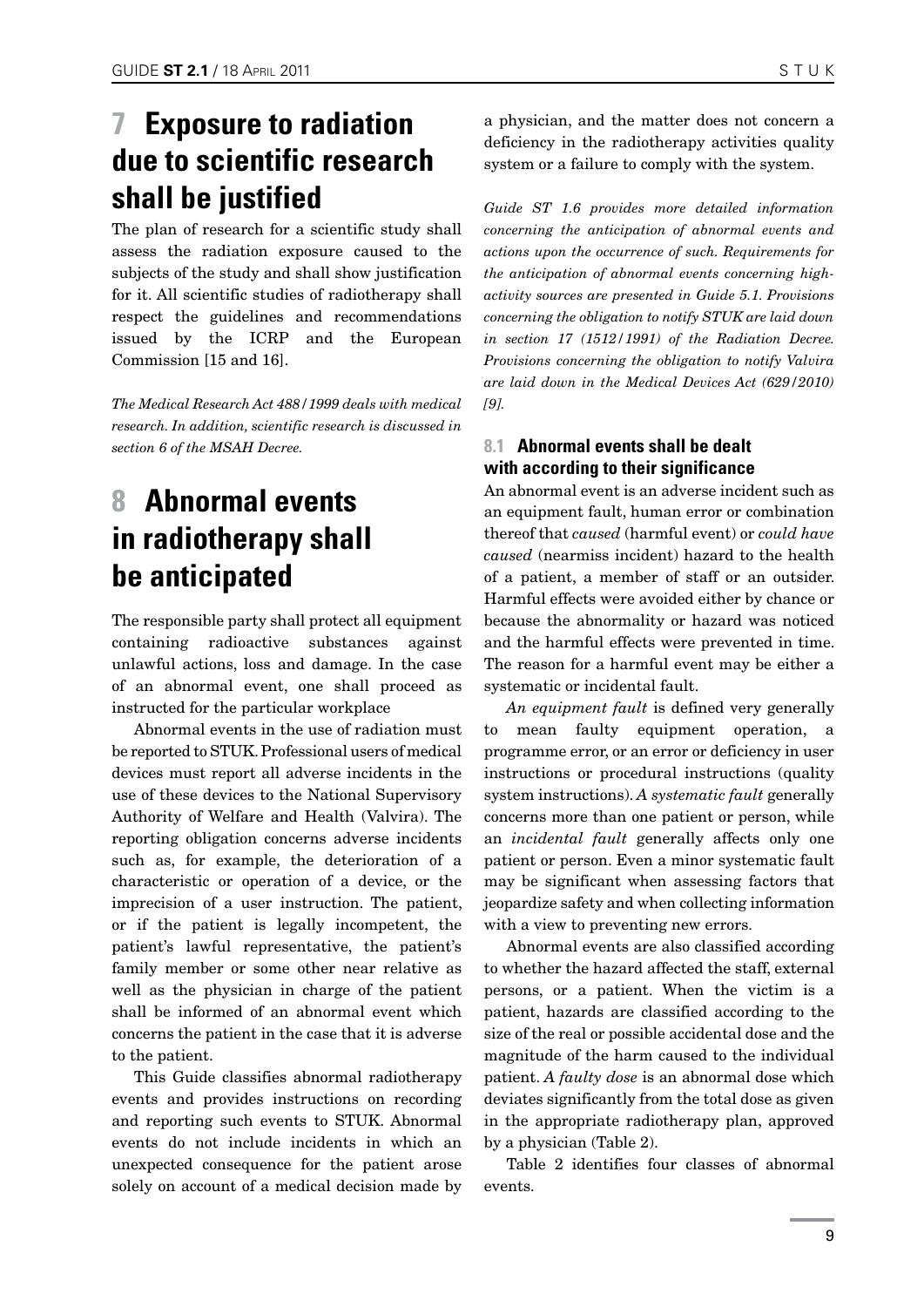### <span id="page-9-0"></span>**8.2 STUK shall be notified of all significant abnormal events**

A party responsible for radiotherapy practice shall notify STUK of the following in particular:

- dose calibration deviations, if the result, allowing for any calibration adjustments of the equipment, differs by more than 5% from the value last ascertained in comparison measurements by STUK.
- any accidents in the use of radiation and incidents endangering radiation safety.

In addition, the events shall be reported that Guide ST 1.6 requires to be reported.

The initial report of an abnormal event must specify:

- the responsible party (holder of the safety licence) and the radiation safety officer
- the name and contact information of the person giving the notification
- time and place of the event
- radiation source
- • description of the event
- information of the endangered persons and the radiation exposure to which they may have been subjected
- immediate measures
- • initial evaluations of the reasons for the event.

All of the abnormal events presented in table 2 must be recorded. These records must be submitted to STUK upon request.

Table 2 specifies which abnormal events in radiotherapy must be reported to STUK. The report must be submitted in writing immediately when the event has come to light. The initial report may also be submitted by telephone, but must later be confirmed in writing.

The responsible party shall report in writing any abnormal event or observation significant for safety, detailing the event or observation, and in addition to the information listed above, include more precise reasons for the event and the consequences of the event, such as the names of exposed workers (if possible), the doses received by them and the measures taken. In addition, the report shall present measures for the prevention of similar events in the future. The report must be sent to STUK without delay.

# **9 Workers shall be trained and introduced to their tasks**

The responsible party shall train the staff to use the radiotherapy equipment in a safe and correct manner. Users and maintenance personnel shall have clear instructions for reporting abnormal events and for taking other measures. All staff using the equipment must be aware of the respective inspection reports issued by STUK.

*Requirements concerning the radiation protection training of staff involved in the use of radiation are presented in the MSAH Decree. More detailed requirements are given in Guide ST 1.7.*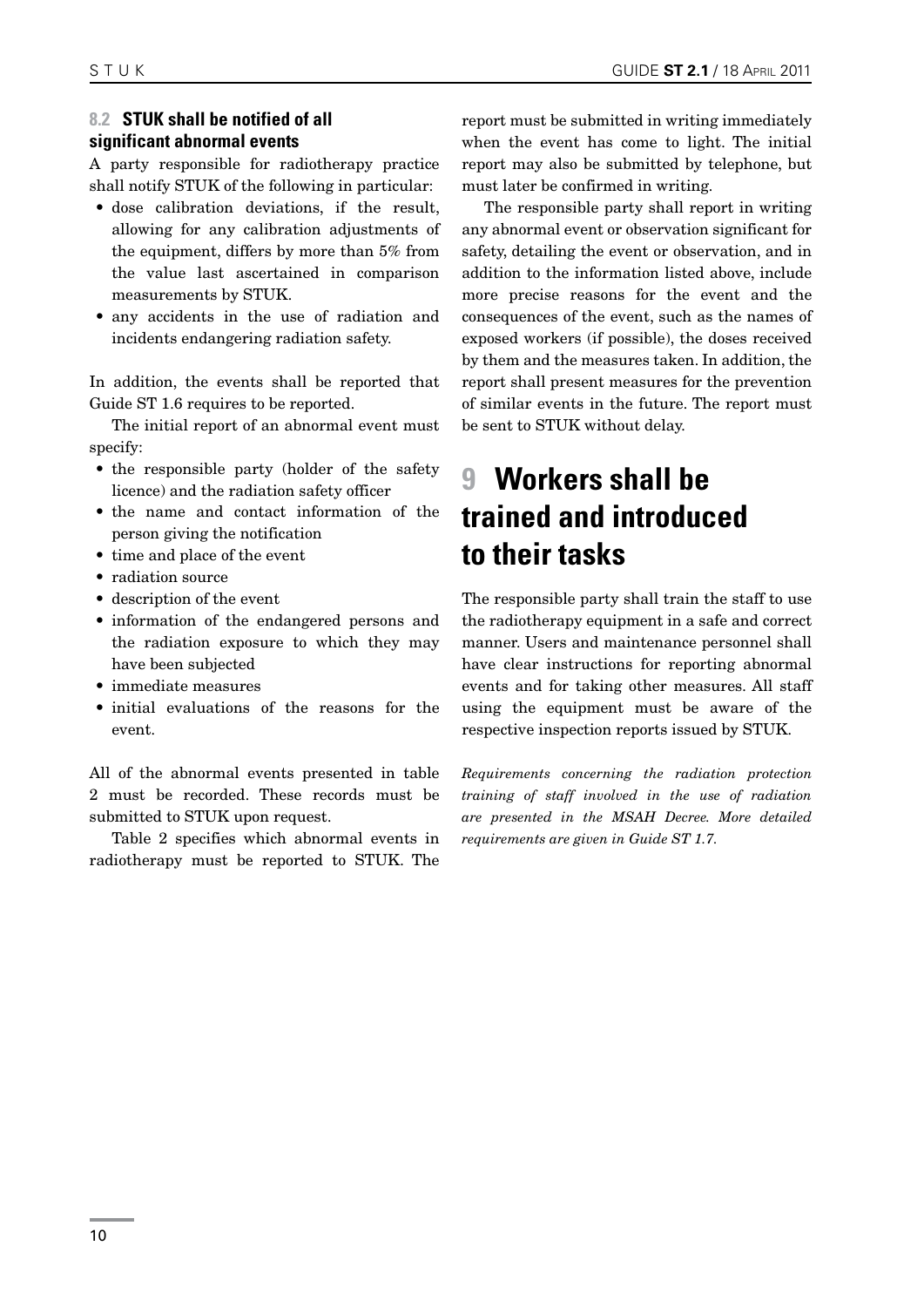| Table 2. Classification of abnormal events and duty to report. |  |  |  |
|----------------------------------------------------------------|--|--|--|
|----------------------------------------------------------------|--|--|--|

| <b>Class</b>   | <b>Event</b><br>affected                    | <b>Description of event</b>                                                                                                                                                                                                                                                                                                                                                                                                                                                                                                                                                                                                                                                                                                                                                                                                                                                                                                                                                                                                                                                           | <b>STUK to be notified</b>                                                                                                                                               |
|----------------|---------------------------------------------|---------------------------------------------------------------------------------------------------------------------------------------------------------------------------------------------------------------------------------------------------------------------------------------------------------------------------------------------------------------------------------------------------------------------------------------------------------------------------------------------------------------------------------------------------------------------------------------------------------------------------------------------------------------------------------------------------------------------------------------------------------------------------------------------------------------------------------------------------------------------------------------------------------------------------------------------------------------------------------------------------------------------------------------------------------------------------------------|--------------------------------------------------------------------------------------------------------------------------------------------------------------------------|
| A              | <b>Staff</b><br>or an<br>external<br>person | A person has, due to an equipment fault or human<br>error, received an abnormal radiation dose or one<br>that exceeds the dose limit. When the matter con-<br>cerns an equipment fault in a radiotherapy appliance<br>or safety system, this class also includes all cases<br>that could have resulted in such a situation without<br>exceptionally great caution or good fortune.                                                                                                                                                                                                                                                                                                                                                                                                                                                                                                                                                                                                                                                                                                    | All events                                                                                                                                                               |
| <b>B1</b>      | Patient                                     | <b>Seriously harmful effect</b><br>The patient received (harmful event) or could have<br>received (nearmiss incident) an incorrect radiation<br>dose that causes objective medical adversity to the<br>patient in comparison with normal treatment, or may<br>seriously compromise the success prospects of the<br>treatment.<br>When assessing the error attention must be paid<br>to the overdose applied to the target area or risk<br>organ, on account of which the patient could suf-<br>fer serious complications.<br>The incorrect dose may also be an underdose<br>seriously compromising the success prospects of<br>the treatment.<br>The deviation from the planned total dose is more<br>than 25%. This limit applies both to overdoses and<br>underdoses, even though underdoses are often<br>easier to correct.<br>The limit should not be applied as an absolute, but<br>as typical when considering the consequences of<br>the incorrect dose. If an overdose of less than 25%<br>can cause serious complications, then the abnormal<br>event belongs to this class. | All harmful events<br>All nearmiss inci-<br>dents caused by a<br>systematic error (an<br>equipment fault or<br>human error)<br>or an incidental<br>equipment fault       |
| B <sub>2</sub> | Patient                                     | <b>Mildly harmful effect</b><br>The patient received (harmful event) or could have<br>received (a nearmiss incident) a radiation dose on<br>some area deviating 5-25% from the planned dose.<br>These limits apply to both overdoses and underdos-<br>es. An overdose must not cause an increase in the<br>risk of serious complications for the patient which<br>differs clearly from general practice.                                                                                                                                                                                                                                                                                                                                                                                                                                                                                                                                                                                                                                                                              | All harmful events<br>caused by a system-<br>atic error (an equip-<br>ment fault or human<br>error)<br>Nearmiss incidents<br>caused by a system-<br>atic equipment fault |
| C              | Patient                                     | Abnormal events not pertaining to radiation safety,<br>such as hazards arising from the mechanical charac-<br>teristics or electrical safety of equipment.                                                                                                                                                                                                                                                                                                                                                                                                                                                                                                                                                                                                                                                                                                                                                                                                                                                                                                                            | No notification to<br><b>STUK</b> required                                                                                                                               |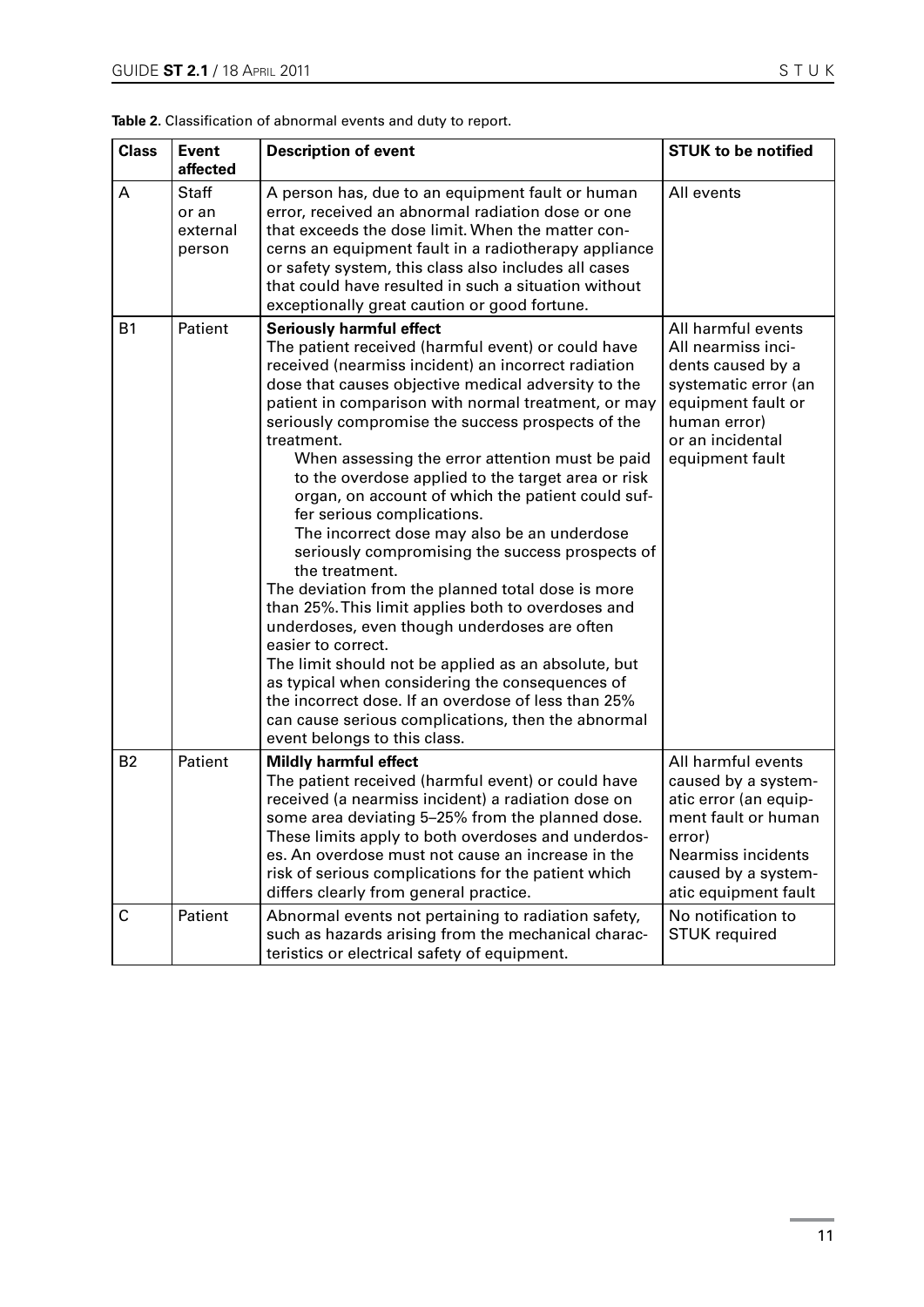# **Bibliography**

- 1. International Commission on Radiation Units and Measurements. Dose and volume specification for reporting intracavitary therapy in gynecology. ICRU Report 38. Bethesda, MD: ICRU; 1985.
- 2. International Commission on Radiation Units and Measurements. Prescribing, recording, and reporting photon beam therapy. ICRU Report 50. Bethesda, MD: ICRU; 1993.
- 3. International Commission on Radiation Units and Measurements. Dose and volume specification for reporting interstitial therapy. ICRU Report 58. Bethesda, MD: ICRU; 1997.
- 4. International Commission on Radiation Units and Measurements. Prescribing, recording, and reporting photon beam therapy. ICRU Report 62. Bethesda, MD: ICRU; 1962.
- 5. International Commission on Radiation Units and Measurements. Prescribing, recording, and reporting electron beam therapy. Report 71. Journal of the ICRU 2004; Vol 4, No 1.
- 6. International Commission on Radiation Units and Measurements. Dosimetry of beta rays and low-energy photons for brachytherapy with sealed sources. Report 72. Journal of the ICRU 2004; Vol 4, No 2.
- 7. Aaltonen P, Brahme A, Lax I, Levernes S, Näslund I, Reitan JB, Turesson I. Specification of dose delivery in radiation therapy. Recommendations by the Nordic Association of Clinical Physics (NACP). Acta Oncologica 1997; 36, Supplementum 10.
- 8. www.clinicalaudit.net
- 9. www.valvira.fi
- 10.Brahme A (ed). Accuracy requirements and quality assurance of external beam therapy with photons and electrons. Acta Oncologica 1988; Vol 1, Suppl 1.
- 11.Bäuml A (ed). Quality assurance in radiation therapy. BGA Schriften 5/86. München; World Health Organization: 1986.
- 12.International Commission on Radiological Protection (ICRP). Protection of the patient in radiation therapy. ICRP Publication 43. Oxford: Pergamon Press; 1984.
- 13.International Atomic Energy Agency (IAEA). International basic safety standards for protection against ionizing radiation and for the safety of radiation sources. Safety series nro 115. Vienna: IAEA; 1996.
- 14.European Commission. Criteria for acceptability of radiological (including radiotherapy) and nuclear medicine installations. Radiation Protection 91. Luxembourg: Office for Official Publications of the European Communities; 1997.
- 15.International Commission on Radiological Protection. Radiological protection in biomedical research and Addendum 1 to publication 53 – Radiation dose to patients from radiopharmaceuticals. ICRP Publication 62. Oxford; Pergamon Press: 1993.
- 16.European Commission. Guidance on medical exposures in medical and biomedical research. Radiation Protection 99. Luxembourg: Office for Official Publications of the European Communities; 1998.
- 17.Säteilyturvakeskus. Sädehoidon laatujärjestelmän perustaminen. Käytännön opas sädehoito-osastoille. (Establishing a radiotherapy system. A practical guide for radiotherapy units. Helsinki: Radiation and Nuclear Safety Authority; 2000.
- 18.International Atomic Energy Agency. Design and implementation of a radiotherapy programme: Clinical, medical physics, radiation protection and safety aspects. IAEA-TECDOC-1040. Vienna: IAEA; 1998.
- 19.International Atomic Energy Agency. Setting up a radiotherapy programme: clinical, medical physics, radiation protection and safety aspects. STI/PUB/1296. Vienna: IAEA; 2008.
- 20.Knuutila J. (ed.). Terveydenhuollon laadunhallinta. Radiologisen laitteen vastaanottotarkastus. (Quality management in health care. Acceptance test of radiological equipment). Publications of the National Agency for Medicines no. 2/2001. Helsinki: National Agency for Medicines; 2001.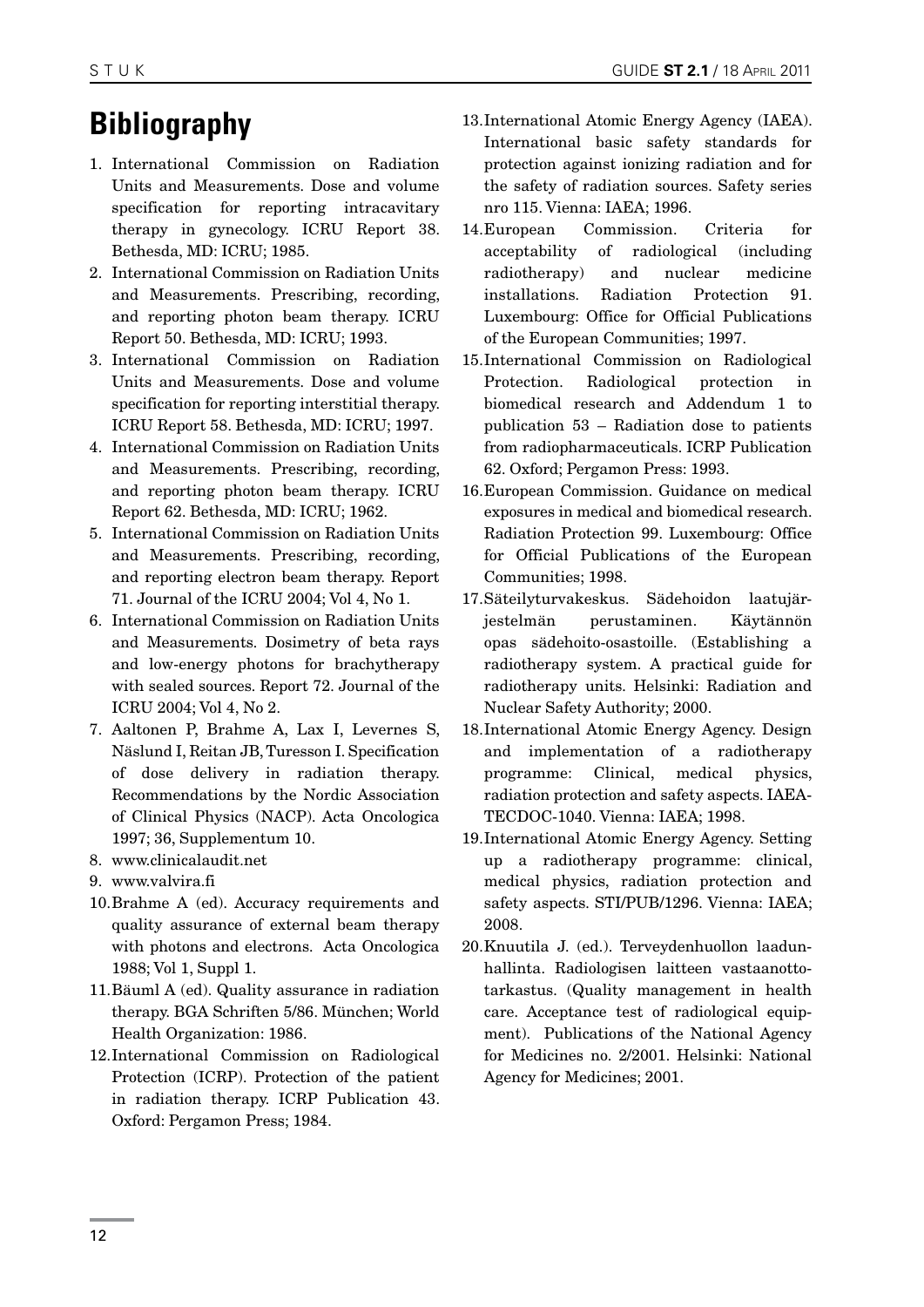- 21.International Commission on Radiation Units and Measurements. Prescribing, recording, and reporting photon-beam intensitymodulated radiation therapy (IMRT). Report 83. Journal of the ICRU 2010; Vol. 11, No. 1.
- 22.International Atomic Energy Agency. Commissioning and Quality Assurance of Computerized Planning Systems for Radiation Treatment of Cancer. IAEA-TECDOC-430. Vienna: IAEA; 2004.
- 23.International Atomic Energy Agency. Specification and acceptance testing of radiotherapy treatment planning systems. IAEA-TECDOC-1540. Vienna: IAEA; 2007.
- 24.International Atomic Energy Agency. Commissioning of radiotherapy treatment planning systems: testing for typical external beam treatment techniques. IAEA-TECDOC-1583. Vienna: IAEA; 2008.
- 25.Mijnheer BJ, Battermann JJ, Wambersio A. What degree of accuracy is required and can be achieved in photon and neutron therapy? Radiotherapy and Oncology 1987, 8 (3): 237– 52.
- 26.Dische S, Saunders MI, Williams C, Hopkins A, Aird E. Precision in reporting the dose given in a course of radiotherapy. Radiother. Oncol. 1993; 29 (3): 287–293.